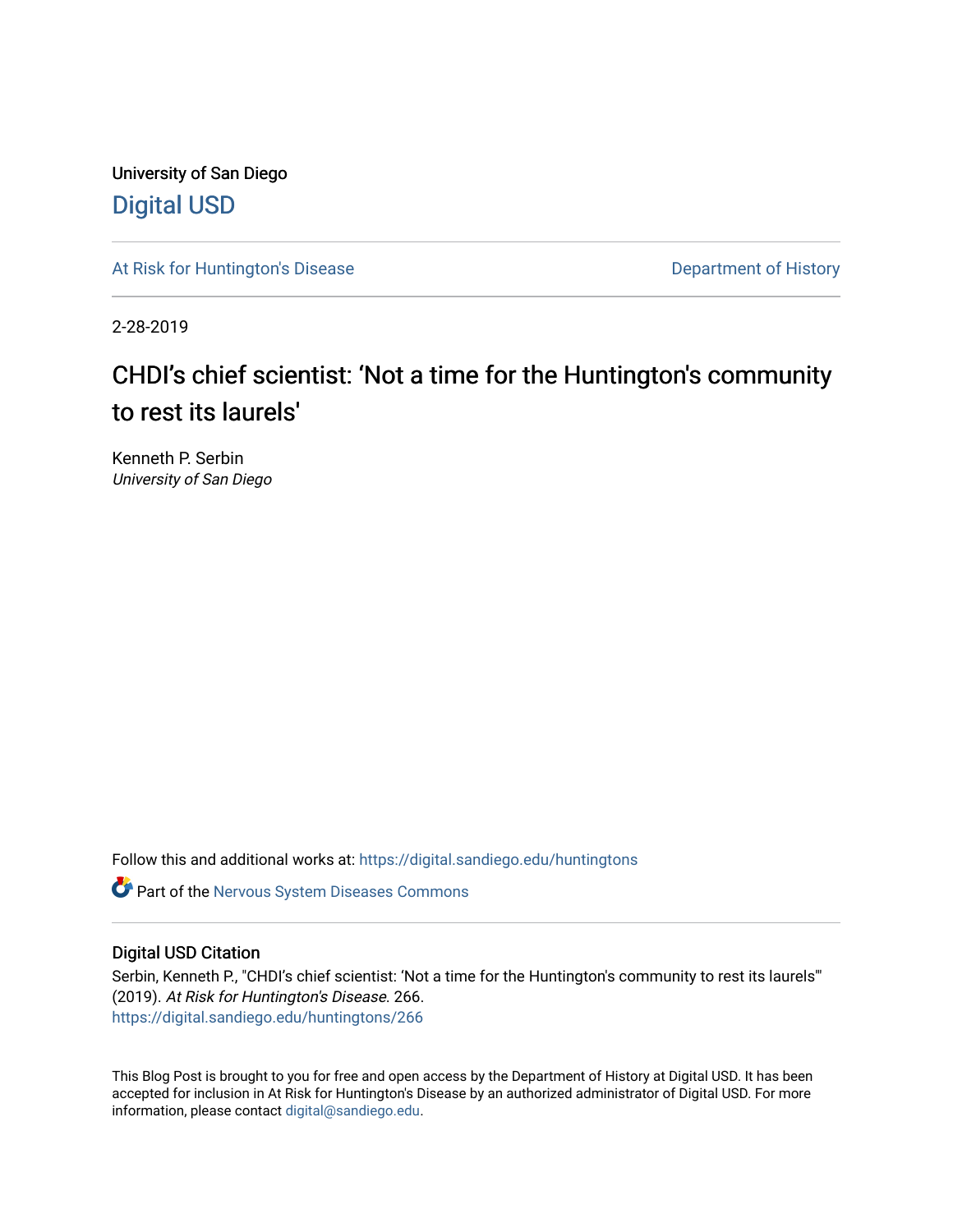#### More **[Create Blog](https://www.blogger.com/home#create) [Sign In](https://www.blogger.com/)**

# [At Risk for Huntington's Disease](http://curehd.blogspot.com/)

*HD is a genetically caused brain disorder that causes uncontrollable bodily movements and robs people's ability to walk, talk, eat, and think. The final result is a slow, ugly death. Children of parents with HD have a 50-50 chance of inheriting the disease. There is no cure or treatment.*

### Blog Archive

- $\blacktriangleright$  [2021](http://curehd.blogspot.com/2021/)(12)
- $2020(16)$  $2020(16)$
- $2019(19)$  $2019(19)$
- [►](javascript:void(0)) [November](http://curehd.blogspot.com/2019/11/) (2)
- [►](javascript:void(0)) [October](http://curehd.blogspot.com/2019/10/) (2)
- $\blacktriangleright$  [August](http://curehd.blogspot.com/2019/08/) (2)
- $\blacktriangleright$  [July](http://curehd.blogspot.com/2019/07/) (1)
- $\blacktriangleright$  [June](http://curehd.blogspot.com/2019/06/) (2)
- $\blacktriangleright$  [May](http://curehd.blogspot.com/2019/05/) (2)
- $\blacktriangleright$  [April](http://curehd.blogspot.com/2019/04/) (1)
- $\blacktriangleright$  [March](http://curehd.blogspot.com/2019/03/) (3)
- [▼](javascript:void(0)) [February](http://curehd.blogspot.com/2019/02/) (2)

CHDI's chief [scientist:](http://curehd.blogspot.com/2019/02/chdis-chief-scientist-not-time-for.html) 'Not a time for the Huntin... [Continued](http://curehd.blogspot.com/2019/02/continued-progress-but-also-caution-in.html) progress, but

also caution, in the fight...  $\blacktriangleright$  [January](http://curehd.blogspot.com/2019/01/) (2)

- $\blacktriangleright$  [2018](http://curehd.blogspot.com/2018/) (16)
- $\blacktriangleright$  [2017](http://curehd.blogspot.com/2017/) (14)
- $\blacktriangleright$  [2016](http://curehd.blogspot.com/2016/) (13)
- $\blacktriangleright$  [2015](http://curehd.blogspot.com/2015/) (24)
- $\blacktriangleright$  [2014](http://curehd.blogspot.com/2014/) (24)
- $\blacktriangleright$  [2013](http://curehd.blogspot.com/2013/) (30)
- $\blacktriangleright$  [2012](http://curehd.blogspot.com/2012/) (26)
- $\blacktriangleright$  [2011](http://curehd.blogspot.com/2011/) (33)
- $\blacktriangleright$  [2010](http://curehd.blogspot.com/2010/) (26)
- $\blacktriangleright$  [2009](http://curehd.blogspot.com/2009/) (21)
- $\blacktriangleright$  [2008](http://curehd.blogspot.com/2008/) $(7)$
- $\blacktriangleright$  [2007](http://curehd.blogspot.com/2007/) $(7)$
- $\blacktriangleright$  [2006](http://curehd.blogspot.com/2006/) (4)
- $\blacktriangleright$  [2005](http://curehd.blogspot.com/2005/) (17)

About Me **GENE [VERITAS](https://www.blogger.com/profile/10911736205741688185)** 

View my [complete](https://www.blogger.com/profile/10911736205741688185) profile

HD Links

[Huntington's](http://www.hdsa.org/) Disease Society of America

#### THURSDAY, FEBRUARY 28, 2019

## CHDI's chief scientist: 'Not a time for the Huntington's community to rest on its laurels'

Given the unprecedented interest from biopharmaceutical firms and broadening range of approaches to attacking the disease, the need for the Huntington's disease community to participate in research studies and clinical trials is "exploding," CHDI's head scientist said at the organization's 14th Annual HD Therapeutics Conference yesterday.

"This is not a time to rest on our laurels," said Robert Pacifici, Ph.D., the chief scientific officer for CHDI Foundation, Inc., the nonprofit virtual biotech dedicated to finding HD treatments. "Trials won't go forward without people willing to take the risk of taking a drug never taken before."

Dr. Pacifici's comments came in an interview with me at the conference venue, the Parker Palm Springs hotel in Palm Springs, CA. The gathering of scientists, pharma executives, and advocates ends today.

#### **Critical new research studies**

The conference comes just after news of the start of Roche's historic Phase 3 gene-silencing clinical trial and other clinical trial programs [\(click here](http://curehd.blogspot.com/2019/02/continued-progress-but-also-caution-in.html) to read more).

"It's exciting times," Dr. Pacifici observed. "Now more than ever we need to make sure that these channels of communication between patients and caregivers and researchers remain open and clear so that everybody knows what's going on."

With the advent of more trials, both the pace and number of research projects requiring volunteers is growing rapidly, he explained. One involves a forthcoming brain imaging study (using a **[PET-ligand](https://chdifoundation.org/wp-content/uploads/Huntingtin-lowering-Biomarker-Task-Force-White-Paper.pdf)**).

To help understand the disease and measure the effect of potential drugs in clinical trials, scientists need to find more biomarkers (signals of the disease) in humans. For years, they have collected samples of blood. More recently, they started examining the cerebrospinal fluid and saliva.

Now CHDI wants to collect semen, Dr. Pacifici said. "There are certain things that happen only in those cell types that are going tell us what happens to Huntington's DNA, and that's going to be really critical for our efforts as well," he explained.

CHDI will also establish a "Brains for HD" initiative to request donations of that organ from deceased individuals, Dr. Pacifici added. "Invaluable," he said of the importance of brains in HD research. "Especially the rare young brain, if somebody happens to pass away from something else, and we can harvest the brain before it experiences the ravages of Huntington's disease."

You can watch my interview with Dr. Pacifici in the video below.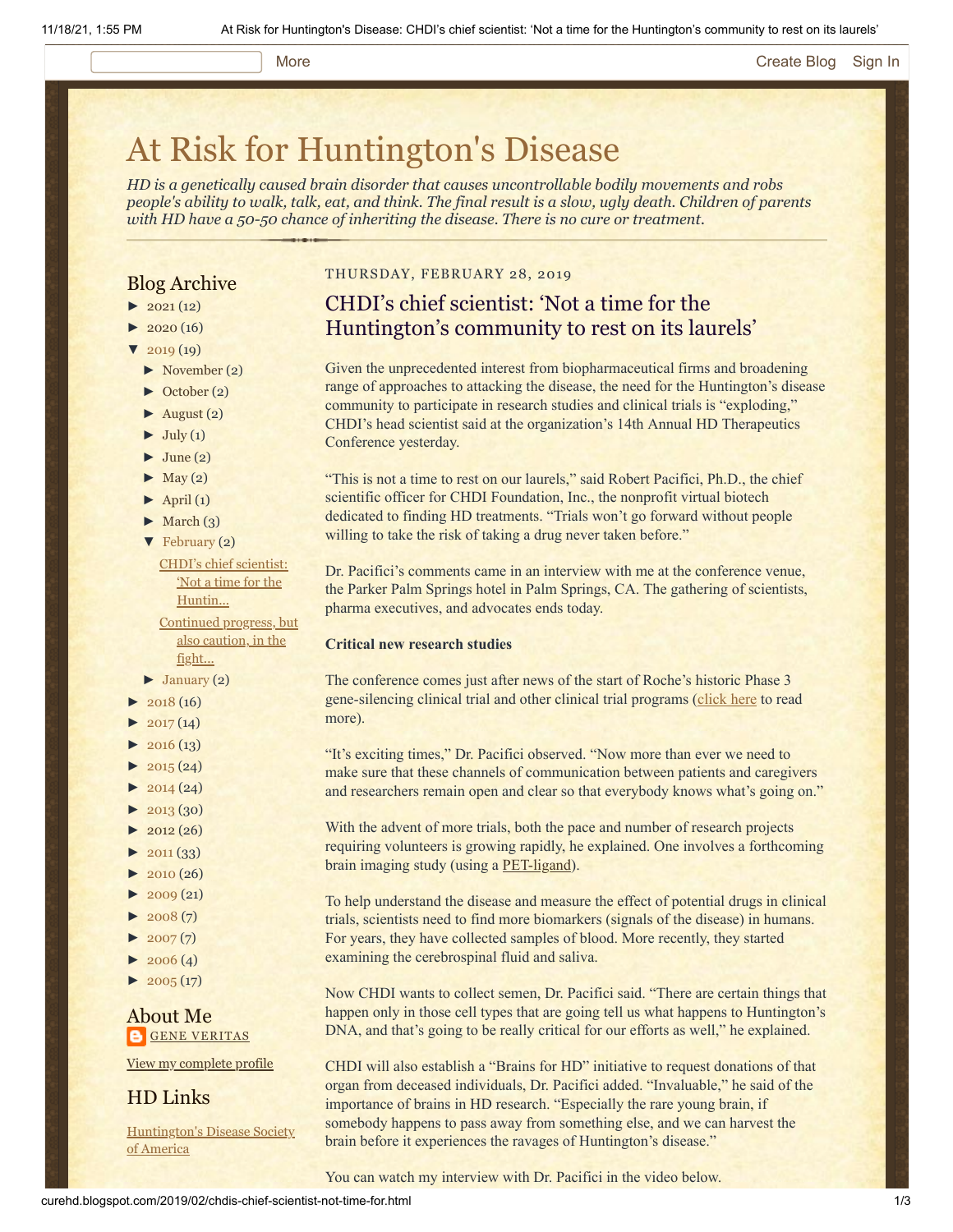[International](http://www.huntington-assoc.com/) Huntington **Association** [Huntington's](http://hddrugworks.org/) Disease Drug **Works** [Huntington's](http://www.hdlighthouse.org/) Disease **Lighthouse [Hereditary](http://www.hdfoundation.org/) Disease Foundation** [Huntington's](http://www.hdac.org/) Disease Advocacy Center Thomas [Cellini Huntington's](http://www.ourtchfoundation.org/) **Foundation** HDSA Orange County (CA) **[Affiliate](http://www.hdsaoc.org/)** HD Free with [PGD!](http://www.hdfreewithpgd.com/) [Stanford](http://www.stanford.edu/group/hopes/) HOPES Earth Source [CoQ10,](http://www.escoq10.com/) Inc.

## HD Blogs and Individuals

Chris Furbee: [Huntingtons](http://www.huntingtonsdance.org/) Dance Angela F.: Surviving [Huntington's?](http://survivinghuntingtons.blogspot.com/) Heather's [Huntington's](http://heatherdugdale.angelfire.com/) Disease Page



# **Not a time for the Huntington's [community to rest on its laurels](https://vimeo.com/320412421?embedded=true&source=video_title&owner=6019843)**

from **[Gene Veritas](https://vimeo.com/user6019843?embedded=true&source=owner_name&owner=6019843)**

23:22

[Not a time for the Huntington's community to rest on its laurels](https://vimeo.com/320412421) from [Gene Veritas](https://vimeo.com/user6019843) on [Vimeo](https://vimeo.com/).

#### **'Huntington's homework'**

Dr. Pacifici outlined the conference's three major areas of focus.

He described the first as "Huntington's homework."

"We might not like it, and it might be tough, and it requires some dedication, but we still have basic research to do to understand the underlying pathophysiology of Huntington's," he explained. "There are still some fundamental questions about what's broken in HD that we need to understand, because until you understand what's broken, it's hard to fix it."

To that end, this year's conference talks have included topics such as HD's hampering of the brain's ability to repair itself and the loss of white matter in presymptomatic gene carriers like me.

#### **Modifier genes: a key discovery**

A second area involves the discovery of so-called modifier genes – a major advance only made possible with the participation in the research of 9,000 HD family members.

"We now know there are other genetic factors that influence, for any given CAG [the length of the genetic coding for the huntingtin gene], whether you'll get the disease sooner or later," Dr. Pacifici noted.

People with same gene length can get the disease decades earlier or later, he said. "That's a really big range, and what we've found is that the propensity to get it earlier or later is also heritable."

The modifier genes affect onset by as much as a dozen years or more, he added.

"Imagine if we could make a drug that did the same thing – or did it even better," Dr. Pacifici said. CHDI and HD scientists are at work on this task.

**'A wonderful time for HD research'**